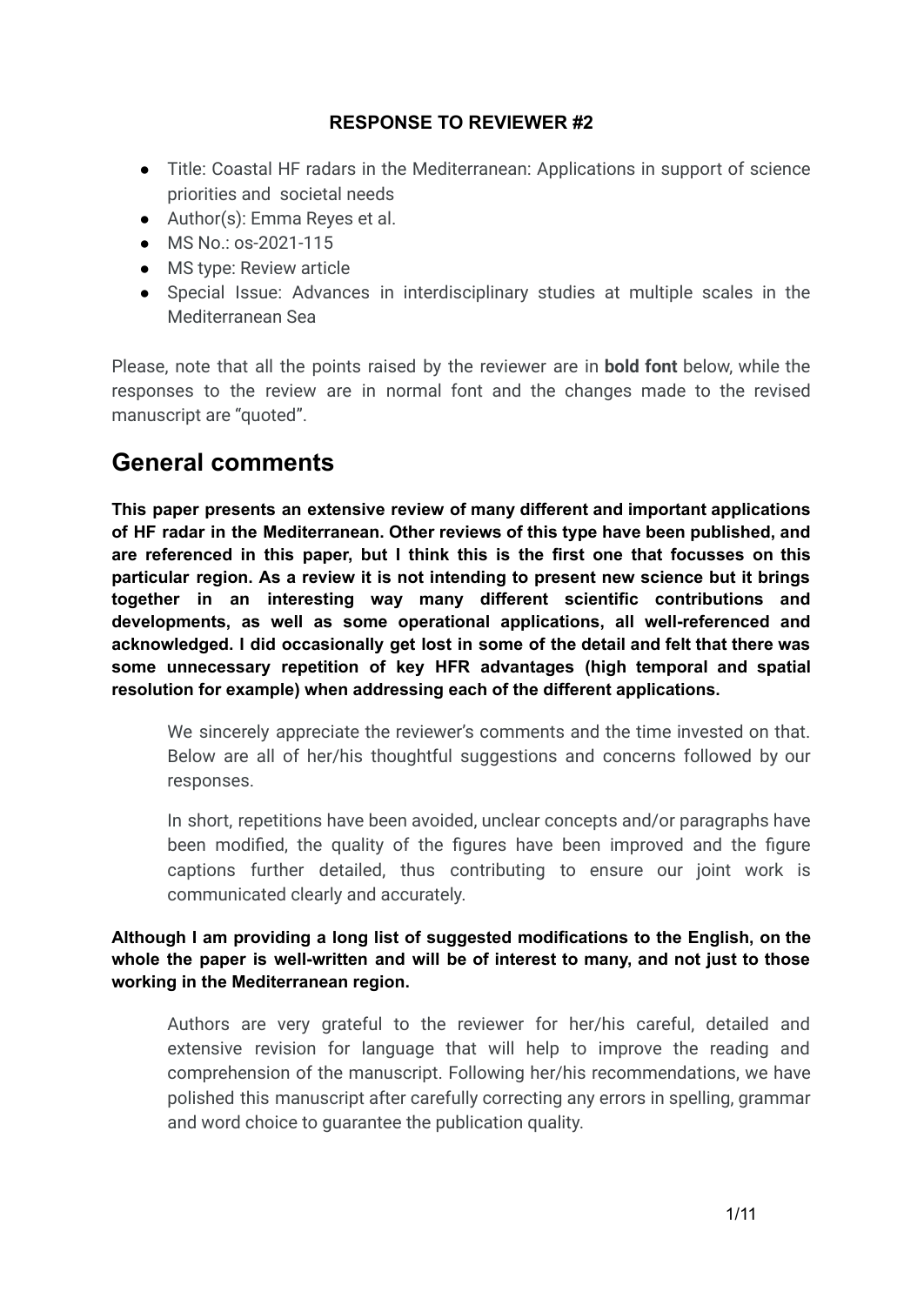# **Specific comments**

**1. To make it easier to navigate through the paper it might be helpful in section 2 to list the subheadings of the three main topics in an introduction to the section. The key features of HFR that support these applications could perhaps be included in this introduction so they do not need to be repeated elsewhere.**

Agreed. Thanks for your comments.

We have listed the subheadings of the three main topics in the introduction in section 2.

"This section presents the existing advanced and emerging scientific and societal applications using HFR data, aiming to address science priorities and societal needs identified in the Mediterranean coastal waters, organized around three main topics: (i) maritime safety; (ii) extreme hazards and (iii) environmental transport processes."

We have included the key feature of the HFR technology in the Introduction (section 1) to avoid needless repetition along the manuscript.

"The increased capability to address the above-mentioned regional challenges at the required spatio-temporal scales has directly benefited, *inter alia*, from the key features of the High Frequency Radar (HFR hereinafter) technology, i.e. unprecedented high spatio-temporal resolution (i.e. 0.2-6 km and 15-60 min) over wide coastal areas (up to 200 km offshore, depending on the operational frequency)."

# **2. Fig 14 and associated discussion. I couldn't relate what I can see in (a) and (b) to the discussion on page 31. Can the link between them be made more clearly?**

The reviewer is completely right, since an additional step was missing in the discussion on page 31. Thanks for the notice. The paragraph has been revised:

"(i) Reconstruction of the annual and seasonal regimes of HFR currents detected at the LTER-MC site; (ii) Running Lagrangian backtracking simulations advecting virtual phytoplankton patches (VPPs) in the HFR field (Fig. 14, a). VPPs were released at LTER-MC site on the dates of the weekly oceanographic campaigns and tracked backward, allowing thus the estimation of the positions of the VPPs up to 4 days (i.e. 96 h) prior to its arrival at LTER-MC; (iii) Identifying the prevailing directions from which the VPPs arrive at LTER-MC site, as resulting from backtracking simulations (Fig.14, b), also allowing the definition of the spatial distribution of the VPPs origin zones (not shown) in the GoN; "

**3. I am not sure why the mathematical underpinning of lagrangian transport is included here (equations 1 and 2) when such details for other methods reviewed in the paper are not – and do not need to be.**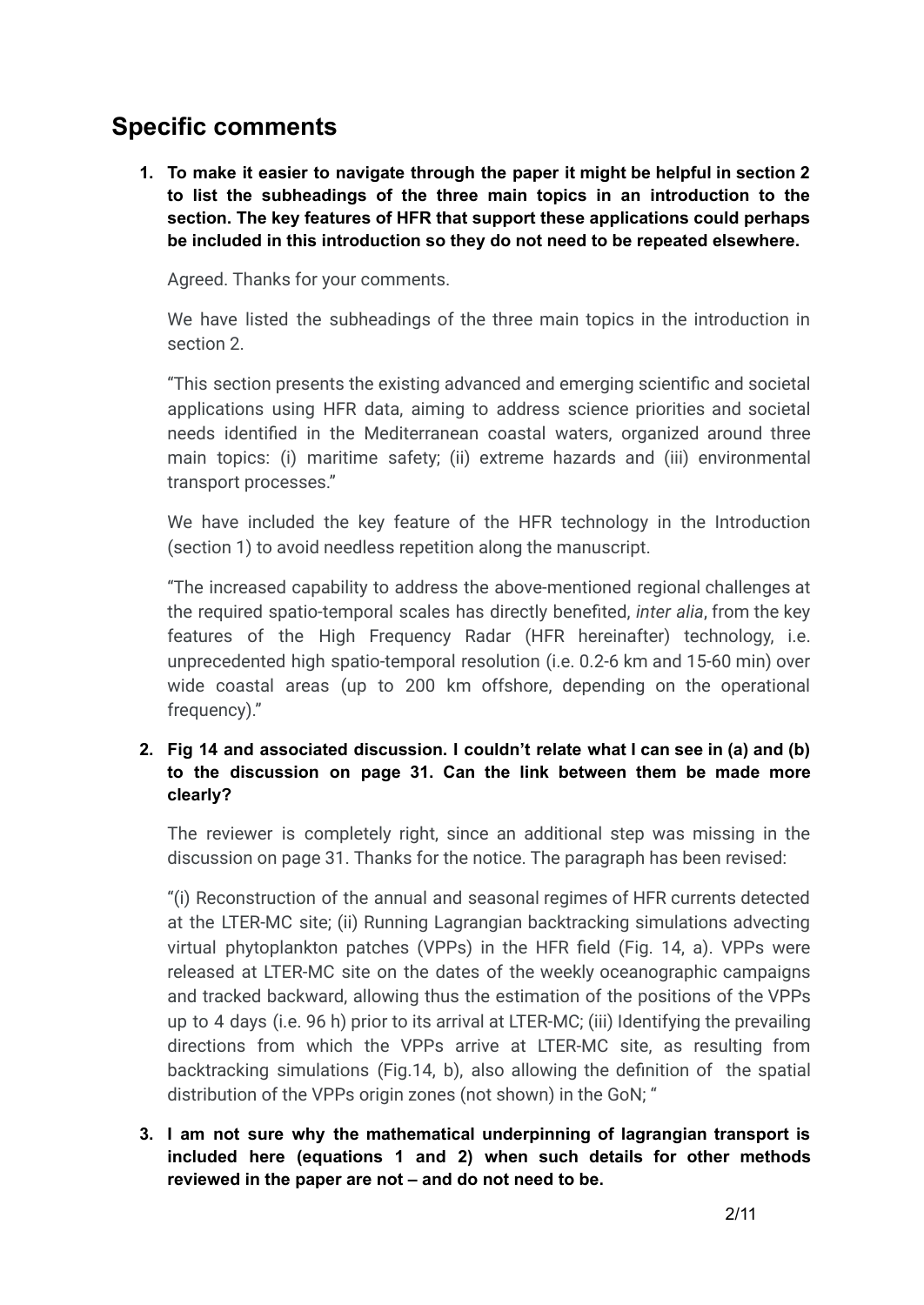Agreed. Thanks for your suggestion. Equations have been removed and the paragraph has been reworded following your recommendation and aligned with the anonymous reviewer #1 comment.

**4. There is no specific discussion in here about the different types of HFR and their relative merits. Perhaps that is in the companion paper which I haven't seen yet. For most of the applications which involve currents this may not be necessary but when it comes to mapping waves and winds the type of radar is more important so a few words where these measurements are referred to would be useful.**

The reviewer makes an excellent point here about the importance of discussing the type of HFR, particularly in the case of wave and wind monitoring. Authors therefore have included a detailed discussion in this regard in the companion paper, in section 2.1 (entitled "Fundamentals of the HFR technology") and in the SWOT analysis, highlighting the "Non-mature operational stage for waves and winds" as well as the "lack of HFR-derived waves and winds data standards".

The companion paper (Lorente et al., 2021), which has already been accepted, has been cited in L. 566 and in section 4 item b, as follows:

"In addition to that, HFR experts from the Mediterranean institutions are currently and actively contributing in the definition of the European HFR network roadmap detailed in Rubio et al., (2021), leading crucial tasks. One of these tasks aims to define the standard model and to increase the availability and accuracy of the HFR wave parameters, which are weaknesses identified in Lorente et al., (2021). Another important task focuses on reaching a consensus on the methodology for the provision of the HFR data gap-filling products."

Ref:

Lorente, P., Aguiar, E., Bendoni, M., Berta, M., Brandini, C. Cáceres-Euse, A., Capodici, F., Cianelli, D., Ciraolo, G. Corgnati, L., Dadić, V., Doronzo, B., Drago, A., Dumas, D., Falco, P., Fattorini, M., Gauci, A., Gómez, R., Griffa, A., Guérin, C-A., Hernández-Carrasco, I. Hernández-Lasheras, J., Ličer, M., Magaldi, M., Mantovani, C., Mihanović, H., Molcard, A., Mourre, B., Orfila, A., Révelard, A., Reyes, E., Sánchez, J., Saviano, S., Sciascia, R., Taddei, S., Tintoré, J., Toledo, Y., Ursella, L., Uttieri, M., Vilibić, I., Zambianchi, E., Cardin, V. (accepted). Coastal HF radars in the Mediterranean: Status of operations and a framework for future development. Ocean Sci. Discuss., 2021, 1–58, doi:10.5194/os-2021-119, 2021.

**5. In connection with section 4 item l on funding. If European HFR networks are to be truly sustainable there needs to be long term infrastructure funding at national, regional and European government level with financial input from other operational users through regional consortia. Relying on grant funding, particularly where this is focussed on new science, will not be sufficient.**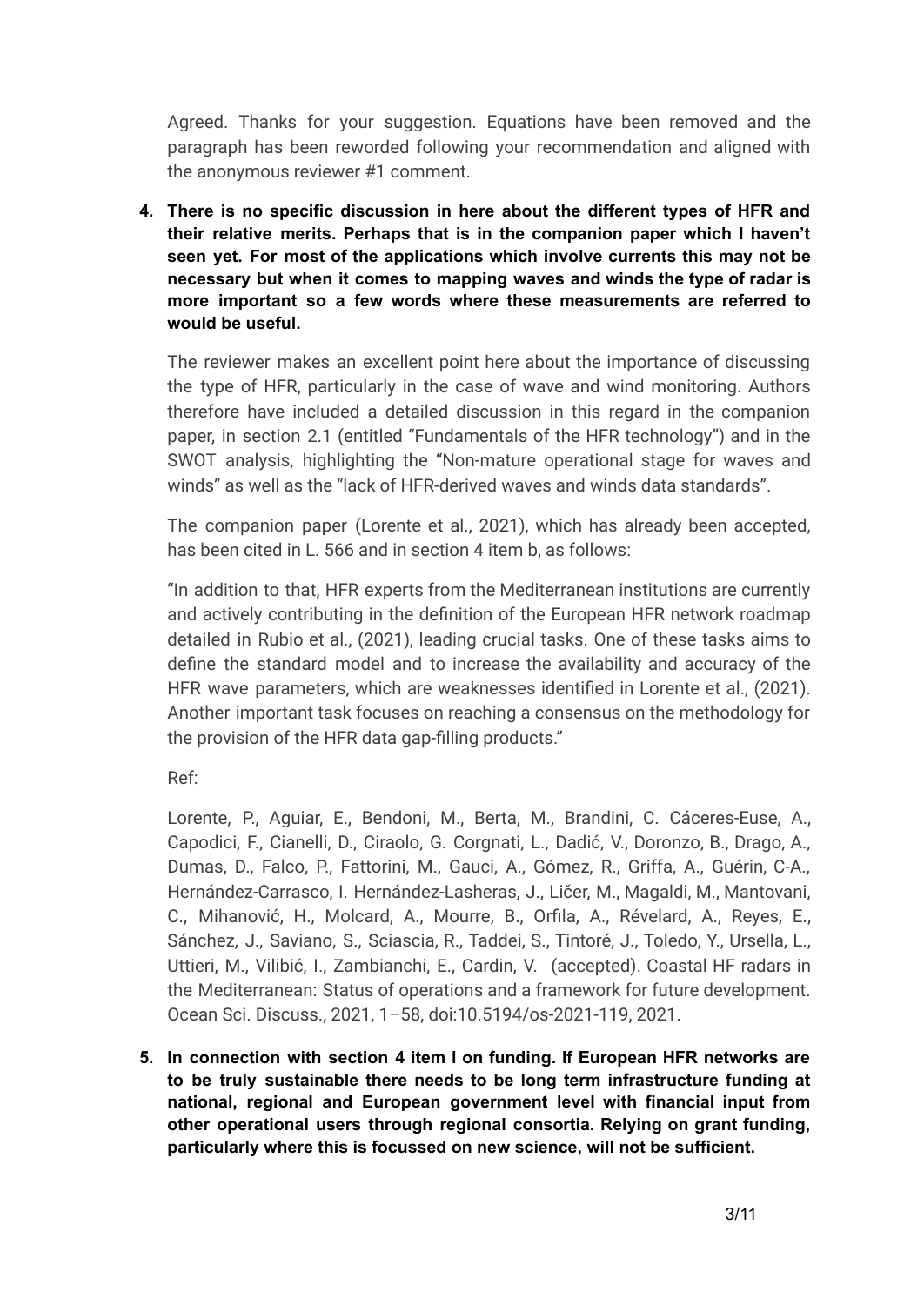We do agree with the reviewer. The following sentence has been included in section 4) :

"In addition to the research/grant funding, long-term infrastructure funding at national, regional and European government level with financial input from other operational users through regional consortia will be needed towards a truly sustainable infrastructure. "

# **Minor corrections/suggestions**

**● Abstract li35-36. I would suggest a slight rewording for clarity 'The Mediterranean Sea is a prominent climate change hot spot, with many socio-economically vital coastal areas being the most vulnerable targets for maritime safety, diverse met-ocean hazards and marine pollution.' Or something like that.**

Thank you! Reworded!

**● P2 li 40. Remove 'the' in 'in the Coastal Ocean'.**

Done!

**● P2 li 46. Remove 'finally'.**

Done!

**● P2 li 47. Replace 'societal' with 'societally'.**

Done!

**● P2 li 56. Remove 'the' after 'covering'.**

Done!

**● P2 li 58. 'Both not really needed.**

Removed!

**● P4 li 116. Remove 'et al' after Wyatt. Reference lists shows just one author.**

Removed!

**● P4 li 124. Replace 'It is worth to highlight' by 'It is worth highlighting'.**

Replaced

- **● P4 li 130. Rearrange 'providing the first one a' to 'the first one providing a'.** Rearranged
- **● P4 li 135. Remove 'the' before 'Sect.4'.**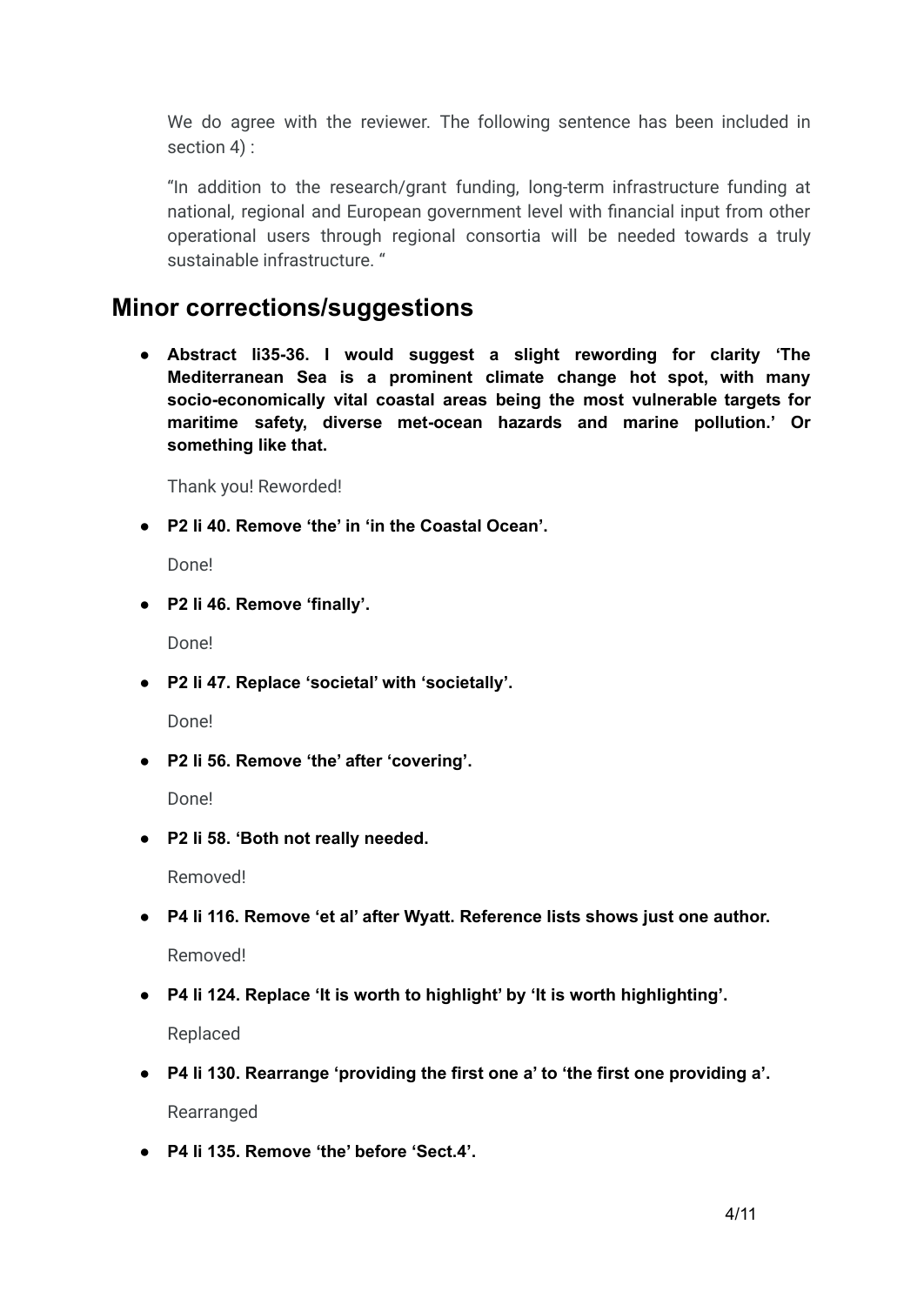Removed!

**● P5 li 155. Replace 'highly' with 'greatly'. Replace 'its high' by 'their high' and 'its near' by 'near'.**

All replaced

**● P5 li 160. Replace 'control' by 'controlled'.**

Replaced

**● P6 li 170. Replace 'from which' with 'of which'.**

Replaced

**● P6 li 176. 'accounts with'?? do you mean 'has'**

Yes, I do. Replaced

**● P6 li 178. Replace 'being the 51% from' with 'of which 51% were from'.**

Replaced

**● P6 li 179-180. Rewrite as 'In particular, the number of SAR incidents in the French Mediterranean responsibility area accounts for 23% (3110) of the total number of cases and 32% (7293) ….'.**

Rewritten

**● P6 li 181-182. Remove 'The' before '94%' and replace 'being more of' with 'with more of'.**

Removed and replaced

**● P6 li 186. Replace 'for 1875' with 'to 1875'.**

Replaced

**● P6 li 192. Replace 'being also' with 'with'.**

Replaced

**● P6 li 194. Remove gap in '267 874' for consistency with large number notation elsewhere (or perhaps include a hyphen if that was missing?).**

Gap removed

**● P6 li 195-196. Rewrite as '…reported as SAR cases occurring within Maltese Territorial Seas'.**

Rewritten

**● P6 li 198. Rewrite end of sentence from ' are served by..' I am not sure what is meant here.**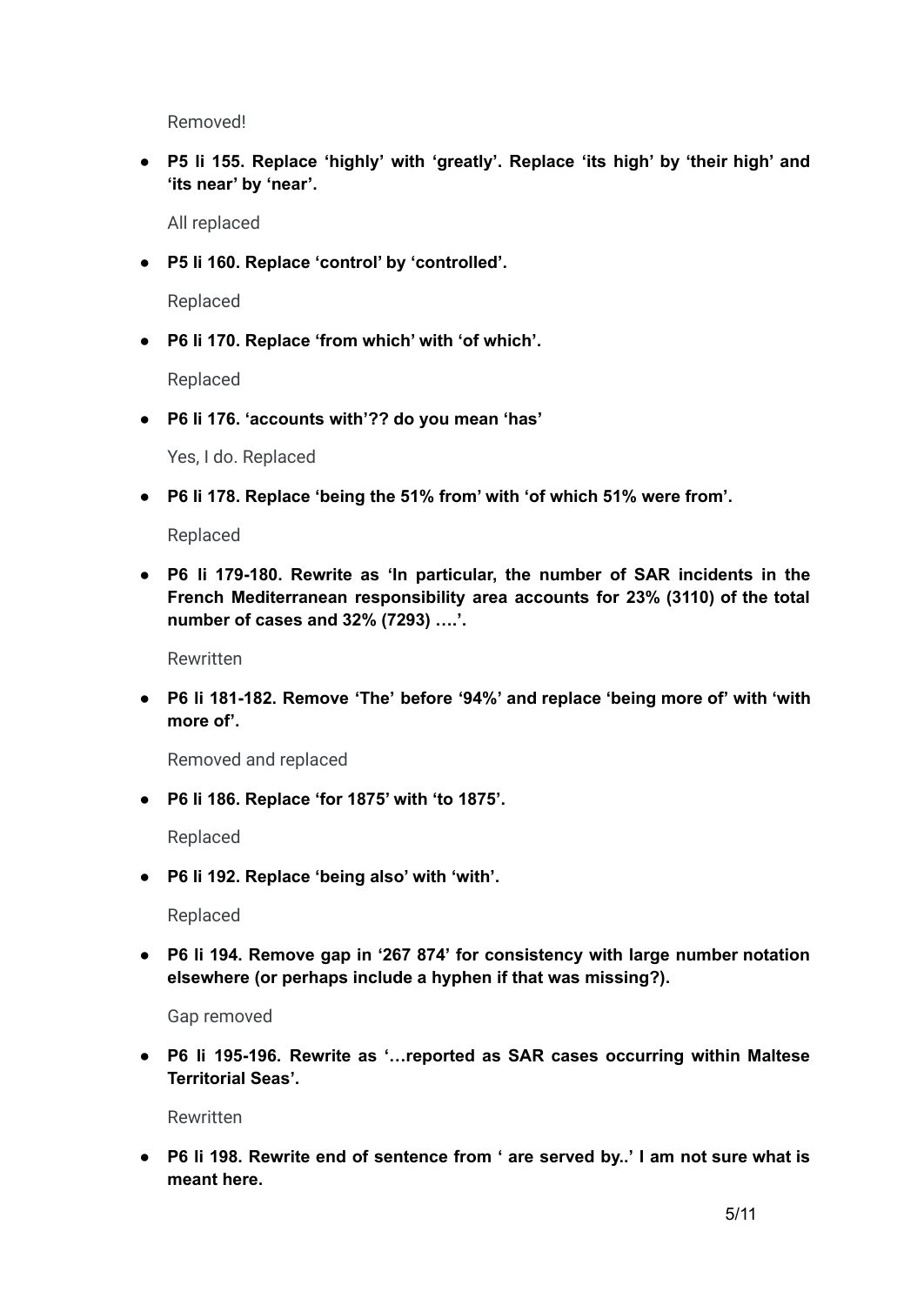Agreed. We have modified the sentence:

"HFR data are combined with forecast model outputs to get the best representation of the sea state during SAR operations"

**● P7 li 204. Replace 'from' with 'of'.**

Replaced

**● P7 li 205. Rewrite as '(the remaining 12% being in response to …'.**

Rewritten

**● P7 li 206. Replace 'From 7 of the HFR' by 'Of the 7 HFR '**

Replaced

**● P7 li 222. Replace 'obtaining' with 'for'**

Replaced

**● P11 li 282. Replace 'issues as' by 'issues such as'/**

Replaced

**● P11 li 283. 'for instance' not really needed.**

Removed

**● P12 Fig 4 caption. Is CC index the same as complex correlation coefficient?**

Yes, it is. A better description has been included in the caption of Figure 4: "Magnitudes of the complex correlation (i.e. CC index) and phase between HFR and model-predicted currents are provided in red font color."

**● P13 li 362. 'only a limited number of studies have been'.**

Replaced

**● P14 Fig 5. I can't see a definition of 'CR'?.**

You are completely right. Thanks for the notice. The proper definition of CR (i.e. control run) has been included in the Figure caption.

**● P15 li 408. Insert 'an' between 'using' and unsupervised'.**

Inserted

**● P15 li 411. I don't think prerequisite is a verb. Suggest 'requires' or 'assumes' instead.**

'Requires' is used instead.

**● P16 li 420. Replace with 'the HFR systems has had substantial problems since**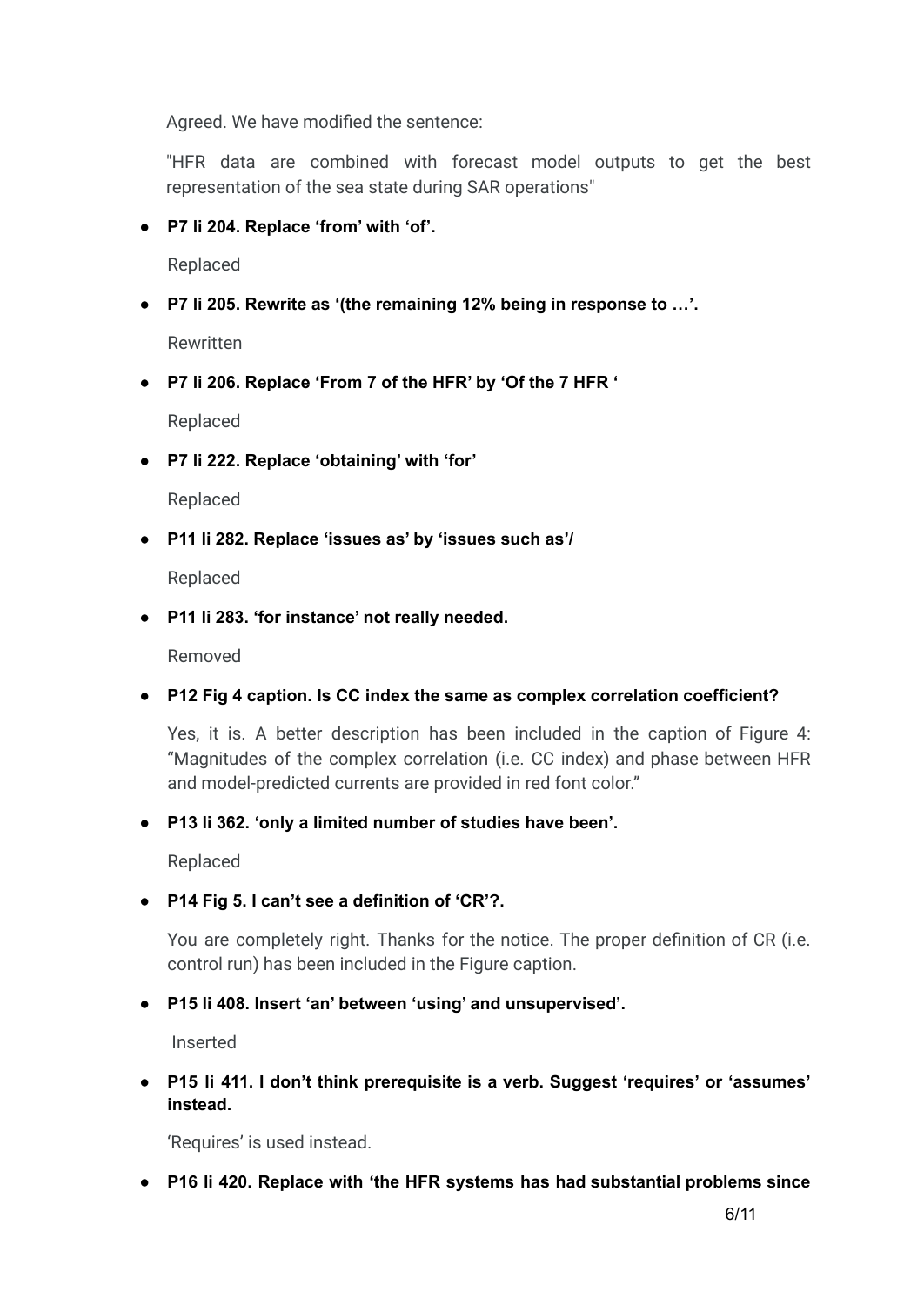#### **2010 and the antennas were eventually removed.'**

Replaced

**● P17 li 446-447. Perhaps rewrite as 'The analysis was based on pattern and magnitude estimates of kinematic properties from surface currents'**

Rewritten

**● P17 Fig7. The whole figure should be on one page rather than spilt up. The font size on the maps is too small to read clearly.**

Agreed. We have modified Figure 7 to make the font sizes bigger and to display it on one page.

**● P18 li 469. Replace ' analyzing' with 'analysis of'.**

Replaced

**● P19 ;I 474. Replace 'the flash pressure drops' by the sudden pressure drop'.**

Replaced

**● P19 li 485-486. Unit split across lines.**

Solved

**● P21 li 542. Replace 'damages' with damage'.**

Replaced

**● P22 li 559. Remove 'a' before 'software'.**

Removed

**● P22 li 570. I suggest 'into the ocean, multi-scale coastal ocean dynamics being the key drivers…'.**

Suggestion accepted, thanks!

**● P22 li 571. 'HFRs have demonstrated a capacity to provide very ….'.**

Rewritten

**● P23 li 580. Replace 'threat' with 'threats'.**

Replaced

**● P24 li 617. Replace 'state for' with 'are' and define the x' variable at the end of the sentence. Although see also**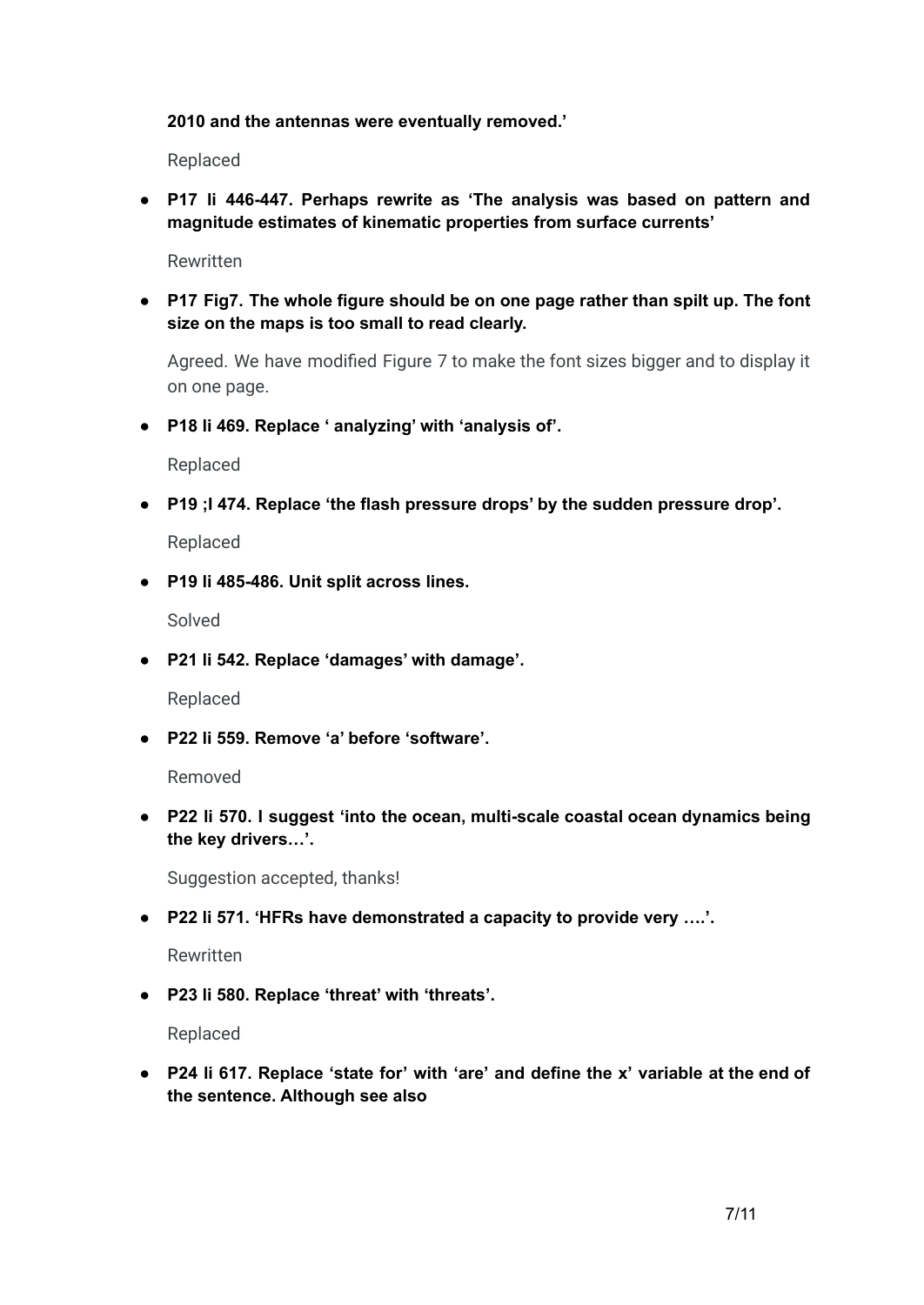This paragraph has been removed following the recommendation from the anonymous Reviewer 1 aiming to avoid the details on how Lagrangian trajectories are computed since it is being considered as part of the methodology.

# **● P24 li 630. 'Moreover' not needed.**

Removed

**● P25 li 648. 'Besides' not needed.**

Removed

**● P29 ;I 743. 'Furthermore' not needed.**

Removed

**● P29 li 751. I suggest rewrite as 'for all seasons except spring, although some were able to ….'.**

Rewritten

**● P31 li 776. Remove 'at the'..**

Removed

**● P32 Fig 14. Map font sizes are too small.**

Agreed. We have modified Figure 14 to make the font sizes bigger

**● P32 Fig 14 caption li 797. Delete 'as'**

Removed. In addition, the date has been modified according to the period of analysis as mentioned in the text.

**● P32 li 808. Replace 'determinant' with perhaps 'important' or 'most important' or …**

'Important' is used instead.

**● P33 li 830-831. Either 'physically driven' or 'physical driving'.**

'physical driving' used instead.

**● P34 li 842. Replace 'along' with 'in'.**

Replaced

**● P34 Fig 16. I can't find a link to Fig 16 in the text although presumably it should be on this page.**

Thanks for the notice. Cross-reference to Fig. 16 has been included three times in this page.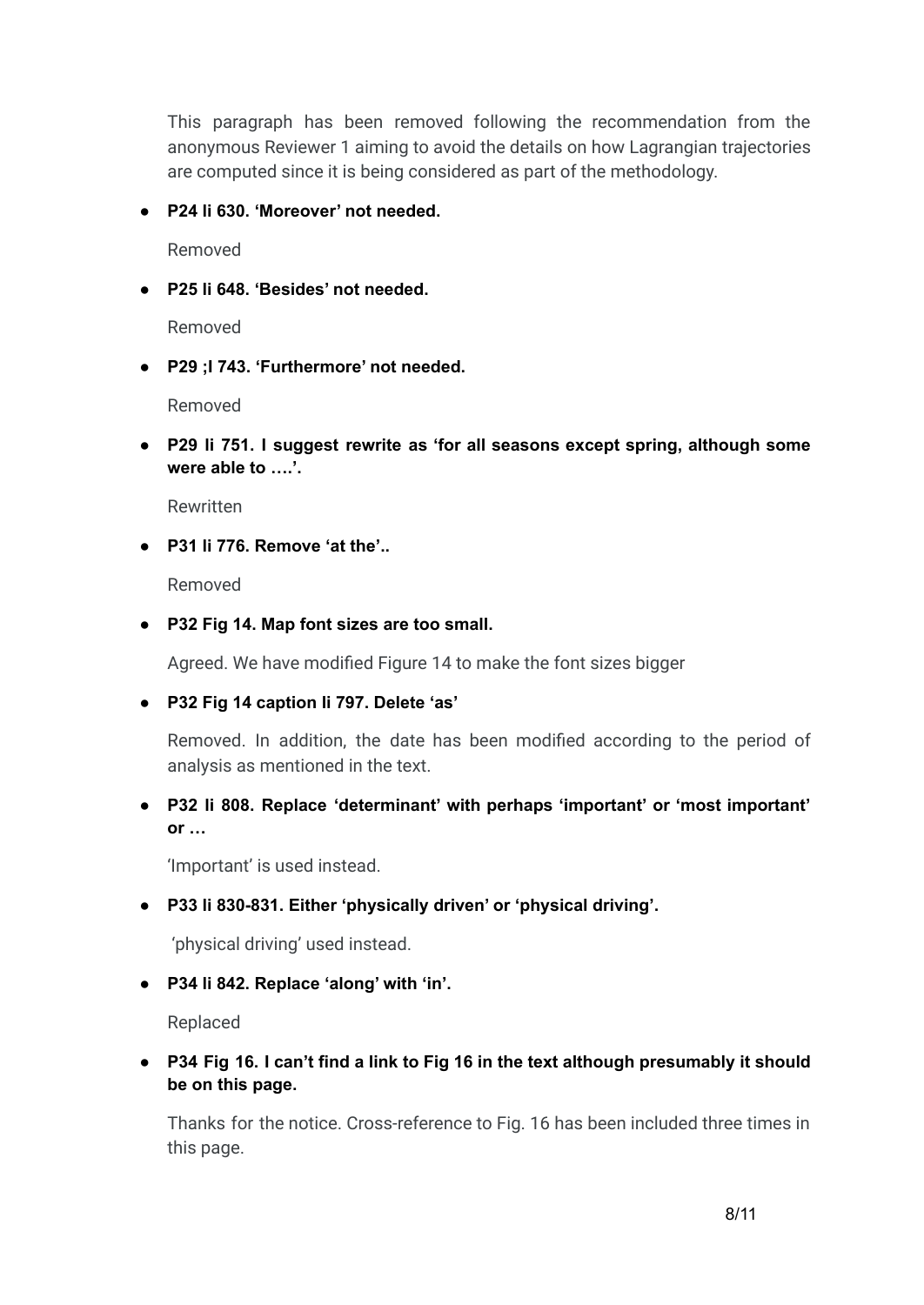**● P35 li 863. Remove 'the' before 'Fig'.**

Removed

**● P36 li 880-881. Suggest rewriting as '….'and making routine maintenance tasks easier under these severe…'**

Suggestion accepted. Thanks a lot!

**● P36 li 881. Rewrite as 'it is worth highlighting that under…'**

Rewritten

**● P36 li 887. Replace 'still' by 'yet'.**

Replaced

**● P36 li 890. Remove 'as usual'.**

Removed

**● P36 li 902-903. I wasn't sure what the phrase beginning ' models, being these..' was getting at. Perhaps replace with 'models, which in turn will benefit from the future expansion of the HFR network'.**

Replaced

**● P37 Fig 17. The fact that HFR is a surface measurement and many applications require currents at depth (as mentioned in the text) could perhaps be added as a weakness.**

Yes. The fact that the HFR observations are limited to the very near surface has been considered as a weakness in the SWOT analysis of the companion paper (Lorente et al, 2021, accepted). The reference has been added in this manuscript.

## **And I was not sure what 'Lock (should this be lack?) of the HFR data potential' means?**

The 'lock of the HFR data potential' refers to the limitations in the HFR interoperable data access that do not allow the leverage of the data in a systematic and dynamic way. This restricts the possibilities for delivering greater uptake, use and value from the collected data to its fullest potential. The unlocking data access and potential is aligned with so-called "democratization of data" (Buck et al., [2019](https://doi.org/10.3389/fmars.2019.00032)), aiming to turn data into information, facing the further challenge of extending the science-based added-value products into societal relevant downstream services [\(Tintoré](https://doi.org/10.3389/fmars.2019.00568) et al., 2019), impacting in how we use, manage and sustain our coastal oceans.

We have modified the sentence in the Figure 17:

"Lock of the interoperable data access", followed by: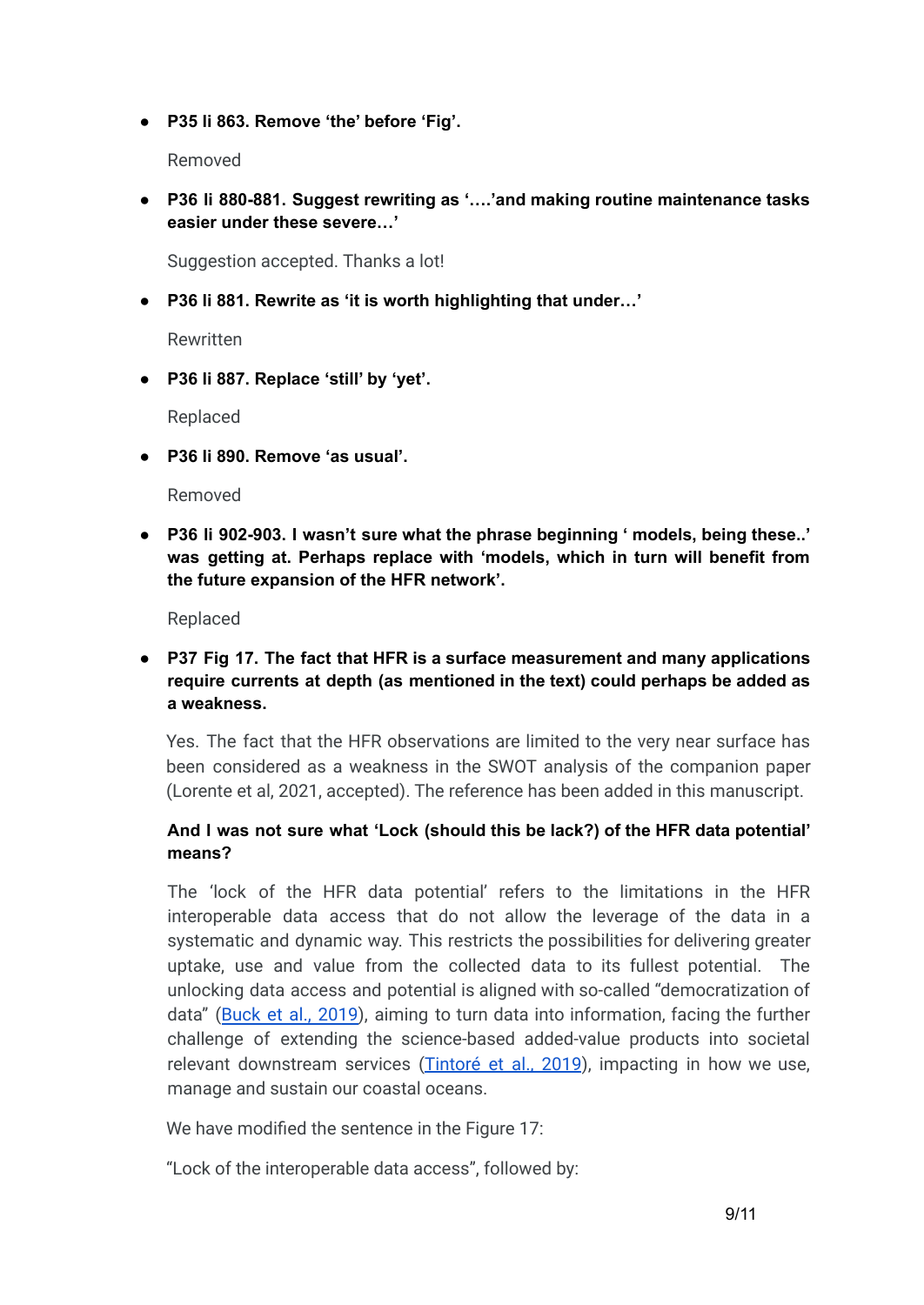"Limited data uptake, data use and value"

## **I'm not sure why 'lower HFR frequencies than is usual in the Med' is a threat. HFRs operating at lower frequencies are available. Perhaps a weakness of the current network?**

In order to provide early alerts of plausible tsunamigenic sources in the Mediterranean Sea, the extension of the HFR range is required, which imply operating at lower frequency bands than those usually employed in the Mediterranean. As detailed in the companion paper, the Mediterranean HFR network includes 15 different systems, which cover a small portion of the entire coastal domain (Fig. 1). The limited spatial coverage is not only due to the reduced number of HFR deployed but also to the predominant use of medium (13.5 MHz) and short (above 20 MHz) range systems. While these HFRs present a maximum range of 80 km, long range systems (which operate below 5 MHz and are typically deployed in the Atlantic European waters) can map the surface circulation over broader areas for distances up to 200 km offshore.

Long-range HFR systems are not deployed in the Mediterranean since they present some technical limitations in this semi-enclosed sea that seriously handicap the full coverage of coastal waters. On one hand, they provide surface circulation maps with coarser horizontal grid resolution (above 5 km), which are not convenient to adequately resolve some submesoscale ocean processes (i.e., eddies, instabilities, etc.) that commonly characterize the Mediterranean sea state. On the other hand, they cannot accurately monitor the wave field under low sea states as the second-order spectrum is closer to the noise floor (and more likely to be contaminated with spurious contributions) than in the case of short and medium range HFR systems. As the Mediterranean wave climate is not as intense as the Atlantic one, the use of long-range systems would result in limited precision and reduced temporal continuity in wave measurements (Lipa and Nyden, 2005).

**● P38 li 919. 'Finally' not needed'**

Removed

**● P38 li 935. Remove 'the' at the end of the line.**

Removed

**● P 38 li 943-944. Suggest rewriting as ' Accordingly a review of major scientific and social questions is needed including the environmental….'**

Rewritten

**● P39 li 969. I suggest something like ' held by companies or controlled by arrangements with the private sector'. I'm not sure what 'compromised to' means.**